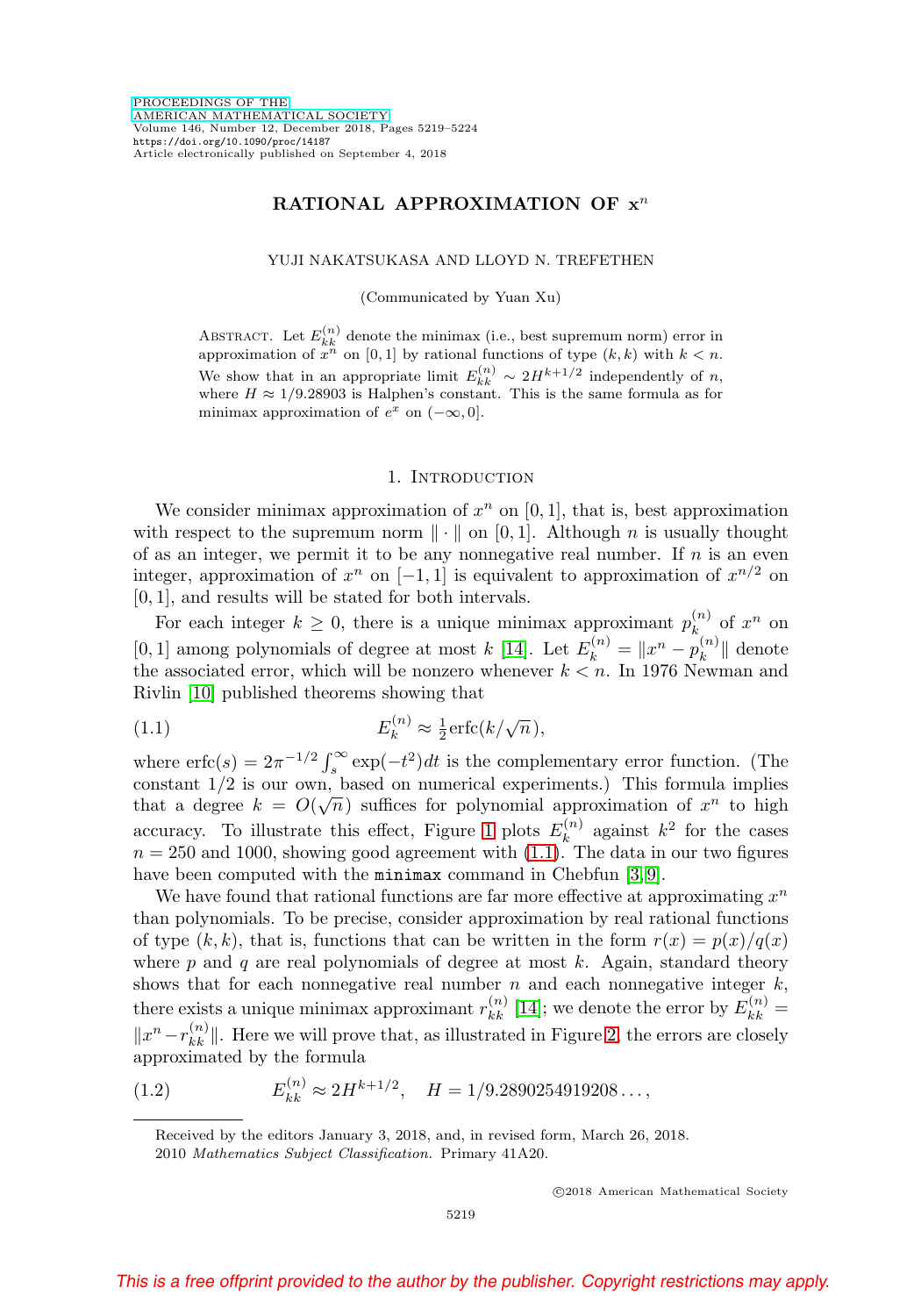

<span id="page-1-0"></span>FIGURE 1. Errors in minimax approximation of  $x^n$  by polynomials of degree  $k$ ; the solid lines show the approximation  $(1.1)$ . The convergence is exponential as a function of  $k^2/n$ . The horizontal axis is scaled quadratically, so this behavior shows up as straight lines.



<span id="page-1-1"></span>FIGURE 2. With rational functions of type  $(k, k)$ , the convergence is much faster: exponential as a function of  $k$ , approximately independent of *n*. The solid line shows the approximation  $(1.2)$ . In this experiment  $n = 1000$ , but the data would be approximately the same for any other large value of  $n$ .

which has the remarkable property of being independent of n. The number  $H$ , known as Halphen's constant, appears in the problem of approximation of  $exp(x)$ for  $x \in (-\infty, 0]$ , where the minimax errors are asymptotic to exactly the same expression [\(1.2\)](#page-0-1). Chapter 25 of [\[14\]](#page-5-0) gives a review of this famous problem of rational approximation theory, a story that among others has involved Aptekarev, Carpenter, Cody, Gonchar, Gutknecht, Magnus, Meinardus, Rakhmanov, Ruttan, Trefethen, and Varga. Halphen first identified the number now named after him in 1886 [\[5\]](#page-4-1), though not in connection with approximation theory.

### 2. Theorems

To prove that the errors satisfy an estimate of the form [\(1.2\)](#page-0-1), we exploit the fact that the set of rational functions of type  $(k, k)$  is invariant under Möbius transformation. In particular, we transplant the approximation domain  $[0, 1]$  to  $(-\infty, 0]$  by the Möbius transformation that maps  $x = 0$ , 1 and  $1 + 1/(n - 1)$  to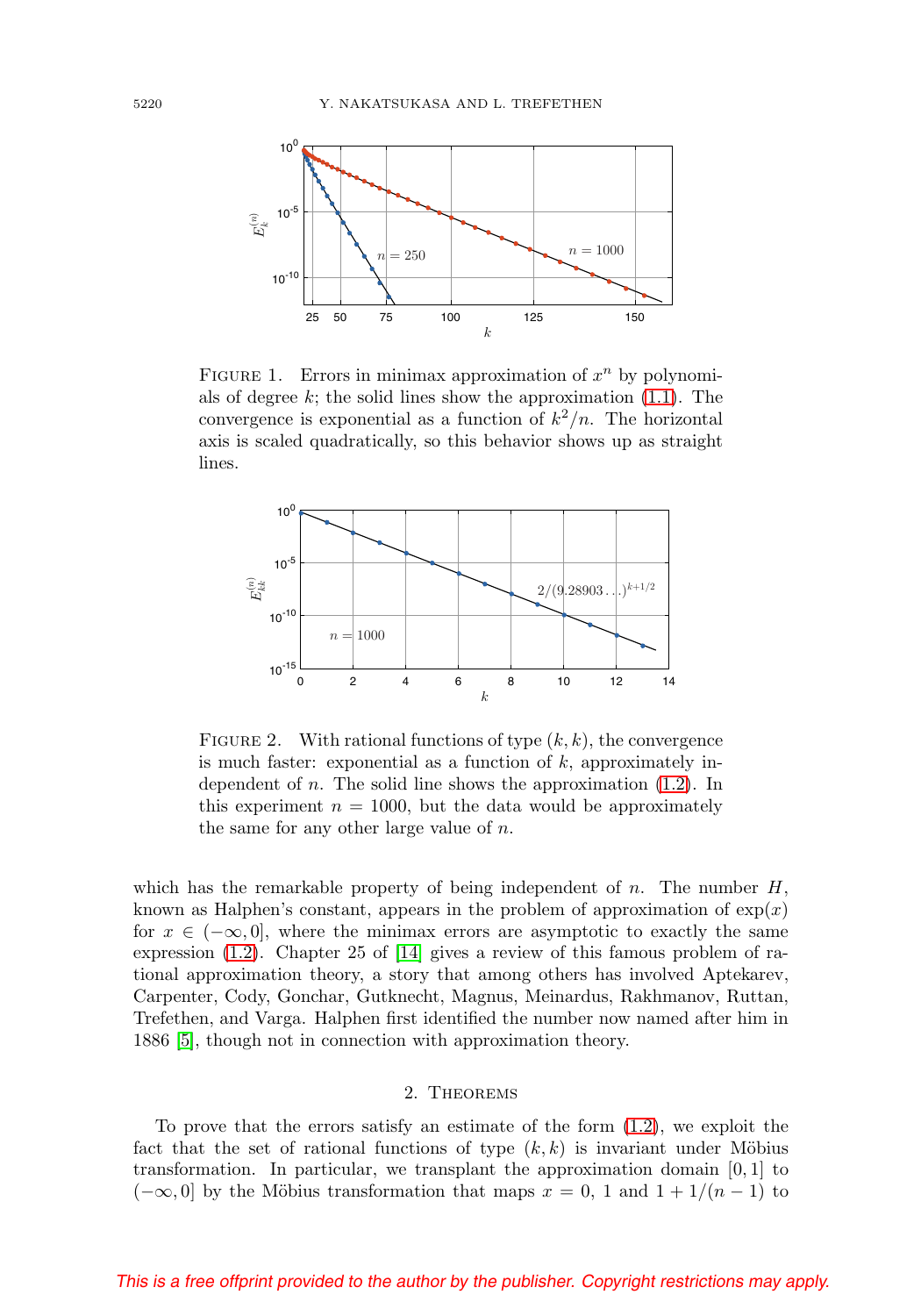$s = -\infty$ , 0, and 1:

$$
x = \frac{n}{n - s}, \qquad s = \frac{n(x - 1)}{x}.
$$

The function  $x^n$  transplants to

(2.1) 
$$
x^n = (n/(n-s))^n = (1-s/n)^{-n},
$$

and this establishes our first lemma.

<span id="page-2-0"></span>**Lemma 2.1.** For any real number  $n > 0$  and integer  $k \geq 0$ , the error  $E_{kk}^{(n)}$  in type  $(k, k)$  minimax approximation of  $x^n$  on  $[0, 1]$  is equal to the error in type  $(k, k)$ minimax approximation of  $(1 - s/n)^{-n}$  on  $(-\infty, 0]$ .

Our second lemma quantifies the fact that  $(1 - s/n)^{-n} \approx e^s$  for  $s \in (-\infty, 0]$ .

<span id="page-2-1"></span>**Lemma 2.2.** For any  $n \in (0, \infty)$  and  $s \in (-\infty, 0)$ ,

(2.2) 
$$
0 < (1 - s/n)^{-n} - e^s \le \frac{1}{en}.
$$

*Proof.* Given n, define  $g(s) = (1 - s/n)^{-n} - e^s$ , with  $g(-\infty) = g(0) = 0$ . From a binomial series we may verify that  $(1 - s/n)^n < e^{-s}$  for each s, and taking reciprocals we establish that  $(1 - s/n)^{-n} > e^s$ , i.e.,  $g(s) > 0$ . The maximum value of  $g(s)$  will be attained at a point  $s = \sigma$  where the derivative

$$
g'(s) = (1 - s/n)^{-(n+1)} - e^s
$$

is zero, i.e.,  $(1 - \sigma/n)^{-(n+1)} = e^{\sigma}$ . At such a point we calculate

$$
g(\sigma) = e^{\sigma}(1 - \sigma/n) - e^{\sigma} = -\sigma e^{\sigma}/n,
$$

and to complete the proof we note that  $0 < -\sigma e^{\sigma} \le 1/e$  for  $\sigma \in (-\infty, 0)$ .

We can now derive our main result.

<span id="page-2-5"></span>**Theorem 2.3.** The errors in type  $(k, k)$  rational minimax approximation of  $x^n$  on  $[0, 1]$  satisfy

<span id="page-2-2"></span>(2.3) 
$$
\lim_{k \to \infty} \lim_{n \to \infty} E_{kk}^{(n)} / 2H^{k+1/2} = 1,
$$

where  $H \approx 1/9.28903$  is Halphen's constant. In this formula n may range over nonnegative real numbers or over nonnegative integers.

*Proof.* Let  $F_{kk}$  denote the error in minimax type  $(k, k)$  rational approximation of  $e<sup>s</sup>$  on  $(-\infty, 0]$ . Aptekarev [\[1\]](#page-4-2) established the identity

<span id="page-2-3"></span>(2.4) 
$$
\lim_{k \to \infty} F_{kk} / 2H^{k+1/2} = 1,
$$

which had been conjectured earlier by Magnus [\[6\]](#page-4-3). On the other hand, Lemmas [2.1](#page-2-0) and [2.2](#page-2-1) imply that

<span id="page-2-4"></span>(2.5) 
$$
F_{kk} = \lim_{n \to \infty} E_{kk}^{(n)}.
$$

Equation [\(2.3\)](#page-2-2) follows from [\(2.4\)](#page-2-3) and [\(2.5\)](#page-2-4).  $\Box$ 

## This is a free offprint provided to the author by the publisher. Copyright restrictions may apply.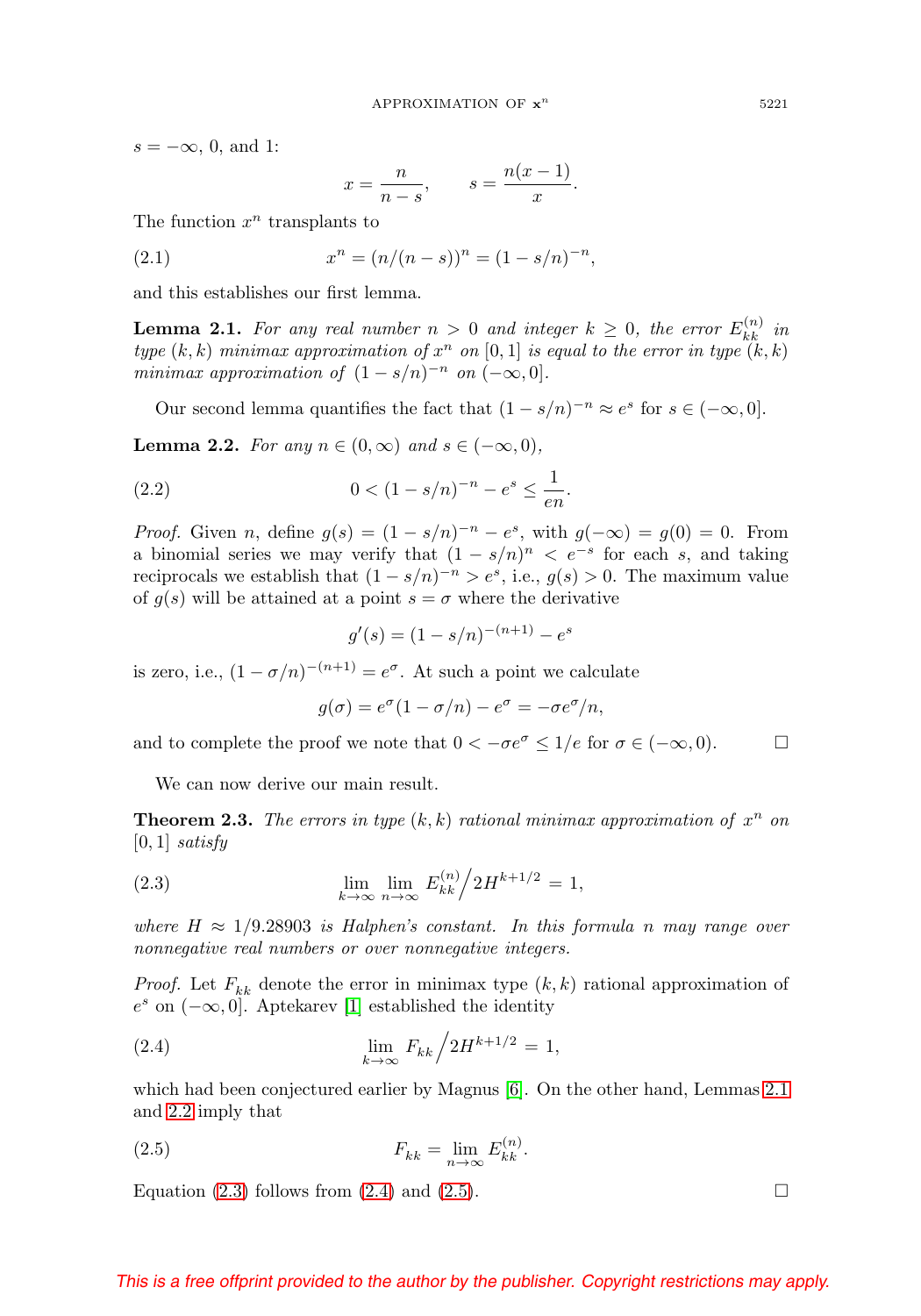Equation  $(2.3)$  says little about the errors associated with any finite value of n. Numerical data such as those plotted in Figure [2](#page-1-1) suggest that much sharper estimates are probably valid, with  $E_{kk}^{(n)}$  coming much closer to  $2H^{k+1/2}$  than is shown by our arguments.

As mentioned at the outset, approximation of  $x^n$  on [−1, 1] is equivalent to approximation of  $x^{n/2}$  on [0, 1] when n is an even integer. The equivalence is spelled out in the proof of the following theorem, which uses the same notation  $E_{kk}^{(n)}$  for  $[-1, 1]$  as used previously for  $[0, 1]$ .

**Theorem 2.4.** The errors in type  $(k, k)$  rational minimax approximation of  $x^n$  on  $[-1, 1]$  satisfy

<span id="page-3-0"></span>(2.6) 
$$
\lim_{k \to \infty} \lim_{\substack{n \to \infty \\ n \text{ even}}} E_{kk}^{(n)} / 2H^{\lfloor k/2 \rfloor + 1/2} = 1.
$$

In this formula n ranges over nonnegative even integers.

*Proof.* Let n be a nonnegative even integer. If k is even, then by the change of variables  $s = x^2$  (see for example p. 213 of [\[14\]](#page-5-0)), we find that type  $(k, k)$  approximation of  $x^n$  on [−1, 1] is equivalent to type  $(k/2, k/2)$  approximation of  $x^{n/2}$  on  $[0, 1]$ . If k is odd, then the uniqueness of best approximants implies that the type  $(k, k)$  approximant of  $x^n$  on  $[-1, 1]$  must still be even, hence the same as the type  $(k-1, k-1)$  approximant (see e.g. Exercise 24.1 of [\[14\]](#page-5-0)). These observations justify the floor function  $\lfloor k/2 \rfloor$  of [\(2.6\)](#page-3-0).

If n is odd, the errors are approximately but not exactly the same.

## 3. Discussion

In [\[14\]](#page-5-0) it is emphasized that rational approximants tend to greatly outperform polynomials in cases where (i) the function to be approximated has a nearby singularity or (ii) the domain of approximation is unbounded. Approximation of  $x^n$  on  $[0, 1]$  is essentially a problem of type (i), with nearly singular behavior at  $x \approx 1$  (not technically singular, of course, but one could speak of a "pseudo-singularity"). It is interesting that the proof of Theorem [2.3](#page-2-5) proceeds by conversion to an equivalent problem of type (ii).

The  $k = O(\sqrt{n})$  effect for polynomial approximation of  $x^n$  has practical consequences. For example, Chebfun's method of numerical computation with functions depends on representing them adaptively to approximate machine precision ( $\approx$ 16 digits) by Chebyshev expansions. Table [1](#page-4-4) lists the degrees k of the Chebfun polynomials representing various powers  $x^n$  on [0, 1]. We see that for small n, the system requires that  $k = n$ , but for larger values, each quadrupling of n brings approximately just a doubling of k.

Another aspect of the  $k = O(\sqrt{n})$  effect is discussed by Cornelius Lanczos in a fascinating video recording from 1972 available online [\[7\]](#page-5-3) (beginning at about time 10:00); for a written discussion see chapter 5 of his book [\[8\]](#page-5-4). Lanczos speaks of the monomials  $\{x^n\}$  as a "tremendously nonorthogonal system," a fact quantified by the Müntz–Szász theorem  $[12]$ , and observes that it was this effect that led him to invent what are now called Chebyshev spectral methods for the numerical solution of differential equations [\[2,](#page-4-5) [8,](#page-5-4) [14\]](#page-5-0). Numerical analysts would rarely cite the Müntz–Szász theorem, but they are well aware that monomials provide exponentially ill-conditioned bases on real intervals, making them nearly useless for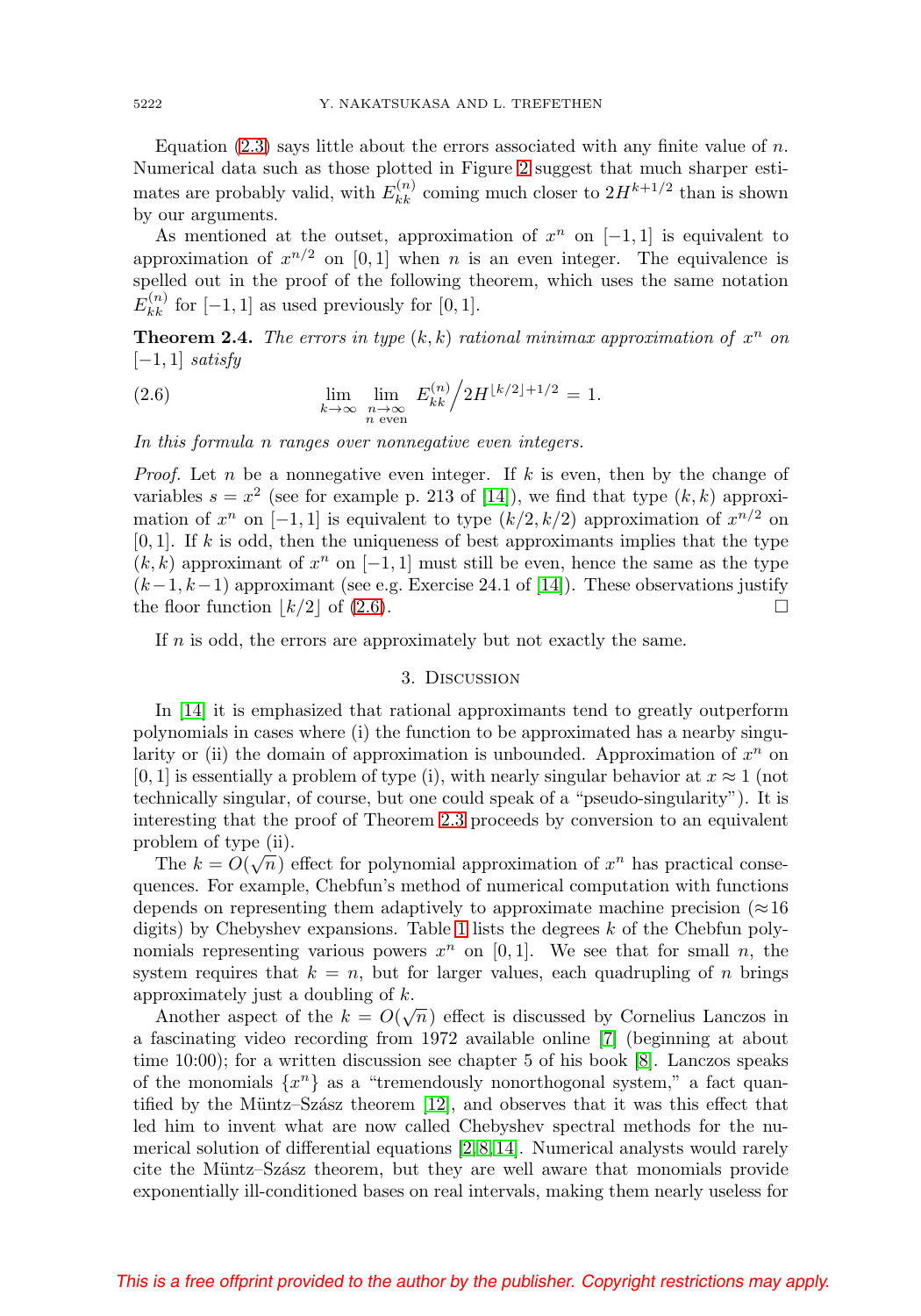<span id="page-4-4"></span>Table 1. Chebfun [\[3\]](#page-4-0) constructs a polynomial of an adaptively determined degree k to represent a function on a given interval to about 16 digits of accuracy. For  $x^n$  on [0, 1],  $k = n$  is needed for smaller values of  $n$ , whereas for larger values,  $k$  grows at a rate smaller values of *n*, whereas  $O(\sqrt{n})$  consistent with [\(1.1\)](#page-0-0).

> n 1 4 16 64 256 1024 4096 k 1 4 16 44 91 178 349

numerical computing, whereas suitably scaled Chebyshev polynomials are excellent for computation because they give well-conditioned bases.

Computation because they give wen-conditioned bases.<br>One can explain intuitively why  $k = O(\sqrt{n})$  suffices for polynomial approximation of  $x^n$  as follows. As is well known, polynomials are intrinsically nonuniform in their representation power on an interval  $[4, 14]$  $[4, 14]$ . They have more power near the endpoints than in the middle, an effect quantified by the  $O((1-x^2)^{-1/2})$  factor that appears widely in analyses of orthogonal polynomials on  $[-1, 1]$ . For example, the grids used in Chebyshev spectral methods cluster quadratically near the endpoints and give enhanced resolution of functions with boundary layers. This enhanced resolution is precisely the issue, for  $x^n$  is a function with a boundary layer, making its transition from 0 to 1 over a region  $x \approx 1$  of a width that scales as  $O(1/n)$ . Since polynomials have quadratic resolution for  $x \approx 1$ , degree  $k = O(\sqrt{n})$  is the right scaling to resolve this function.

These observations pertain to polynomial approximation of  $x^n$ , whereas the new results of this paper concern the much greater power of rational approximations. There is some previous literature on rational approximation of  $x^n$ , and an early survey can be found in [\[11\]](#page-5-6). The most developed part of this problem has been the case in which n is a fixed positive number that is not an integer and  $k \to \infty$ . Here one obtains root-exponential convergence with respect to  $k$ ; see [\[13\]](#page-5-7) for both sharp results and a survey of earlier work. The more basic phenomenon considered in the present paper of exponential convergence for  $k \to \infty$  for large n seems not to have been noted previously nor, in particular, the connection with  $\approx 9.28903$ . Perhaps there may be applications where this too will have practical consequences.

#### **REFERENCES**

- <span id="page-4-2"></span>[1] A. I. Aptekarev, Sharp constants for rational approximations of analytic functions (Russian, with Russian summary), Mat. Sb. **193** (2002), no. 1, 3–72, DOI 10.1070/SM2002v193n01ABEH000619; English transl., Sb. Math. **193** (2002), no. 1-2, 1–72. M[R1906170](https://www.ams.org/mathscinet-getitem?mr=1906170)
- <span id="page-4-5"></span>[2] John P. Boyd, Chebyshev and Fourier spectral methods, 2nd ed., Dover Publications, Inc., Mineola, NY, 2001. M[R1874071](https://www.ams.org/mathscinet-getitem?mr=1874071)
- <span id="page-4-0"></span>[3] T. A. Driscoll, N. Hale, and L. N. Trefethen, Chebfun Guide, Pafnuty Publications, Oxford, 2014. See also www.chebfun.org.
- <span id="page-4-6"></span>[4] Z. Ditzian and V. Totik, *Moduli of smoothness*, Springer Series in Computational Mathematics, vol. 9, Springer-Verlag, New York, 1987. M[R914149](https://www.ams.org/mathscinet-getitem?mr=914149)
- <span id="page-4-1"></span>[5] G. H. Halphen, Traité des fonctions elliptiques and de leurs applications, v. 1, Gauthier-Villars, Paris, 1886.
- <span id="page-4-3"></span>[6] Alphonse P. Magnus, Asymptotics and super asymptotics for best rational approximation error norms to the exponential function (the " $1/9$ " problem) by the Carathéodory-Fejér method, Nonlinear numerical methods and rational approximation, II (Wilrijk, 1993), Math. Appl., vol. 296, Kluwer Acad. Publ., Dordrecht, 1994, pp. 173–185. M[R1307197](https://www.ams.org/mathscinet-getitem?mr=1307197)